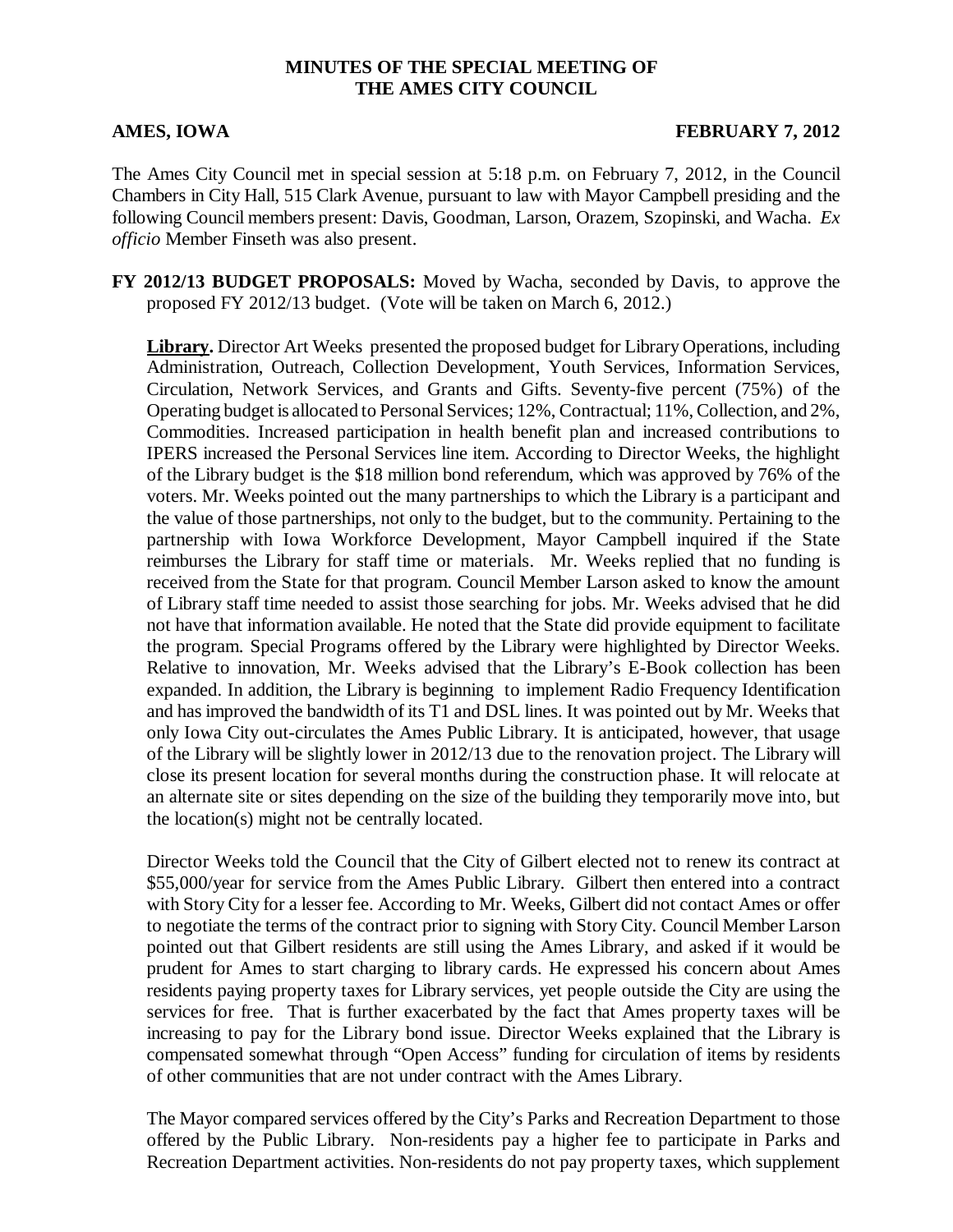the Parks and Recreation Department budget. Council Member Szopinski expressed her opinion that the Library provides an educational service. It was then noted by Council Member Orazem that there is limited access to resources at Iowa State University's Parks Library. Non-students and/or faculty pay a fee for those resources.

Council Member Goodman related that he had heard from residents of Gilbert who had expressed disappointment on the decreased level of service being provided by the Story City Library, specifically, there is no Bookmobile. Mr. Goodman suggested that Mr. Weeks discuss the situation again with Gilbert. Mr. Weeks advised that Gilbert had signed a three-year contract with Story City. He advised that circulation levels could be tracked.

**Water.** John Dunn, Water and Pollution Control Director, gave highlights of the budget of the Administration, Production, Treatment, Plant Maintenance, Plant Operation, Laboratory, and Water Metering/Cross-Connection Control. The 2012/13 Budget reflects an overall .6% change from the 2011/12 Adopted.

Water Administration budget is down 2.5%. The Smart Water Conservation Program will be ongoing to promote the role and importance of conserving drinking water to the community. Water Production will also reflect a -2.2% change from the 2011/12 Adopted. The first fiveyear cycle of the Well Rehabilitation Program will conclude in FY 2011/12, and a new cycle will be rebid in FY 12/13 at an estimated cost of \$110,000. There will be a 0.7% increase to the Water Treatment budget. For the first time in 12 years, a new operator was hired; that, in effect, reduced Personal Services expenses in the FY 2011/12 Adjusted. There will be an increase of 2.6% in the Water Laboratory budget. It was pointed out that Laboratory Services Division personnel and expenses are shared between Water and WPC programs. Highlights of the Water Pumping budget, which will increase by 10.4%, were given. A new federal rule changes the way sample locations for certain contaminants are selected. It requires utilities to identify locations at the average residence time and maximum residence time in the distribution system. To appropriately identify the sample locations, a Water Age Analysis Study is included in the current year's contractual expenses. Water Metering/Cross Connection Control reflects a .7% change from the 2011/12 Adopted. Mr. Dunn explained a survey left with customers following City staff replacing existing water meters. During the previous fiscal year, 99.8% of those surveys reported a "good" or "excellent" experience.

The proposed 2012/13 Budget for WPC Operations, including Administration, Plant Maintenance and Operation, and Laboratory, reflects a 3.5% change from the 2011/12 Adopted Budget. Larger maintenance projects are budgeted in the Capital Improvements Plan, but the staff time to administer the work is included in the Operating Budget. Mr. Dunn told the Mayor and Council that, for the  $21<sup>st</sup>$  consecutive year, the City's Water Pollution Control Facility achieved 100% compliance with its NPDES Discharge Permit during calendar year 2010. He noted that only two facilities in the entire United States have longer compliance streaks. Mr. Dunn commended the staff members for that remarkable compliance record.

**Public Works.** The Council heard an overview of the major work activities for the Public Safety Program, which included Traffic Control (Traffic Maintenance and Traffic Engineering), presented by Public Works Director John Joiner. Replacing incandescent bulb signal indicators with LED lamps has resulted in nearly \$43,000 annually in electricity savings. Savings in materials cost will also be realized as the lamps will need to be replaced much less frequently.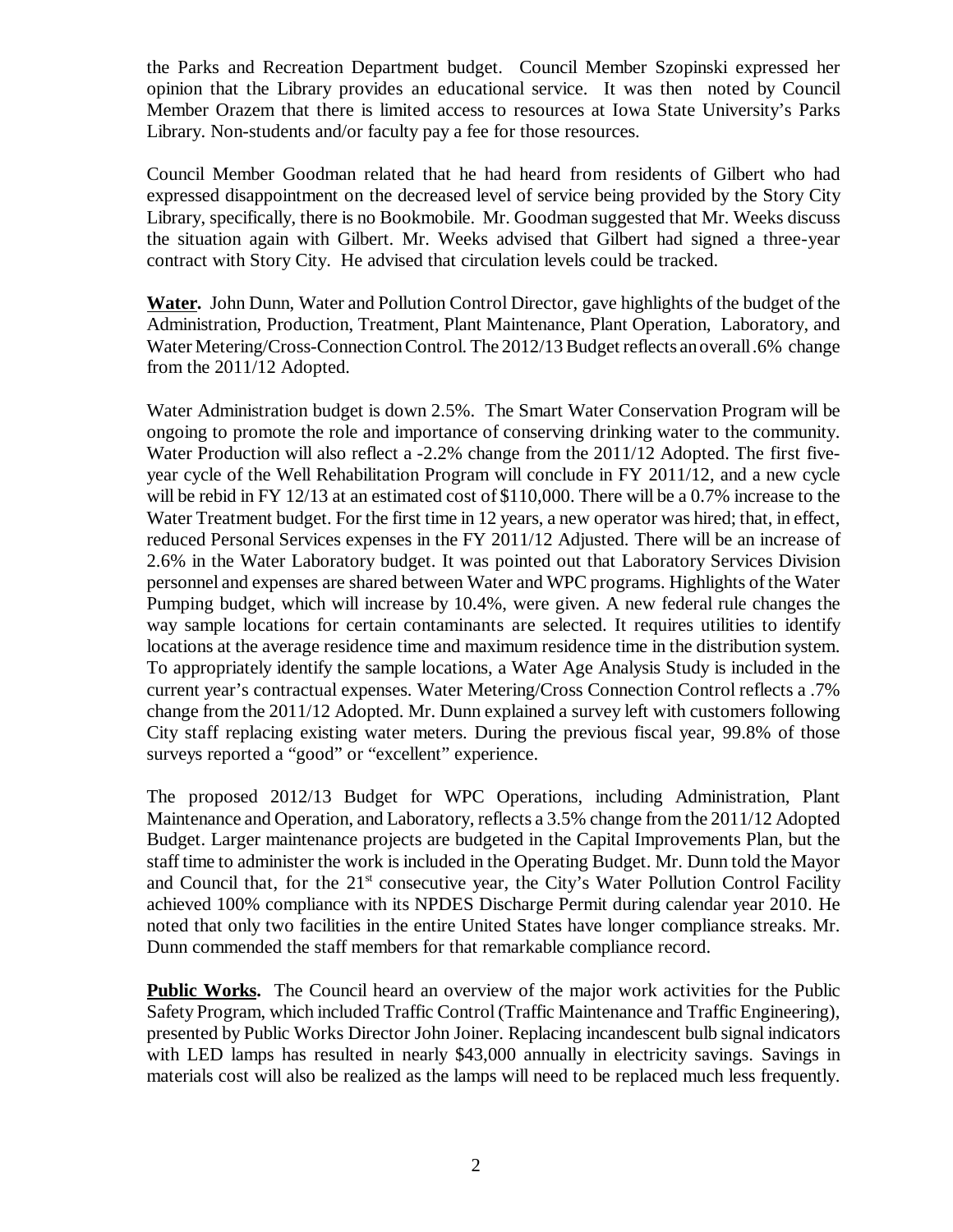Budget highlights of the Utilities Program, which included Resource Recovery, Water Distribution Maintenance, Storm Sewer Maintenance, and Sanitary Sewer Maintenance, were given. The Resource Recover Plant was recognized by the American Society of Mechanical Engineers for achievement in environmental and safety performance. It received the 2011 Facility of the Year Award, which was presented to the City of Ames at the Annual North American Waste-to-Energy Conference in Lancaster, Pennsylvania, in May 2011.

At the Council's previous request, Mr. Joiner advised that staff had estimated the cost to replace the Pedestrian Bridge over Squaw Creek at \$400,000. Eighty-five Thousand Dollars (\$85,000) would be for removal of the existing bridge. The new structure is estimated to cost between \$180,000 and \$200,000. When the Grand Avenue Extension goes forward, the bridge would be capable of being unbolted and reused at another site, possibly on the Skunk River Trail.

Also responding to a previous Council referral, Mr. Joiner advised that it would cost \$8,700 to install a railing on the 6<sup>th</sup> Street bridge over Squaw Creek. City Manager Schainker informed the Council that if it wished to move forward with that project, an amendment to the 2011/12 Budget would be necessary and could be made at the Budget Wrap-Up meeting on February 14.

Reports were summarized for Street Surface Maintenance, Street Cleaning, Snow and Ice Control; and Right-of-Way Maintenance. There have been 11 snow events accounting for ten inches of snow and two inches of rain. Mr. Joiner provided statistics on snow events from 1987 to the present. Mr. Joiner told the Council that the City was recently selected as one of three pilot cities for inclusion in an Iowa Department of Natural Resources (IDNR) grant application with the United States Forest Service. That grant would allow the City an opportunity to work with an urban forester on public education to build a network of volunteers to develop effective maintenance plans to ensure the health of trees and develop ordinances to protect and enhance the "urban forest." Two urban forestry interns will be hired to complete an inventory of all trees in the rights-of-way. Mr. Joiner believes that the inventory will be of great value for future planning, even if in the grant is not awarded to the Iowa DNR.

In reference to another previous referral to staff, Mr. Joiner showed where garbage cans are currently located in Campustown and where additional cans, requested by the Campustown Action Association (CAA), would be located. Council Member Goodman, who is a member of the CAA, told the Council about the usage patterns of the existing cans. Director Joiner advised that Capital costs would equate to \$850/can and ongoing operating costs would total \$17.32/can/month. Council Member Larson would like to know what type of partnership the City would have with the CAA and with business owners prior to authorizing additional trash cans. He also asked to know the location of dumpsters behind businesses as he does not believe it is the City's responsibility to clean up after commercial enterprises. Noting that if the number of additional trash cans being requested by the CAA is approved, it would mean a total of 40 trash cans for the City to maintain in Campustown. Director Joiner explained that the City contracts-out for emptying the trash cans. Mr. Larson stated that he preferred not to purchase 18 new trash cans all at once. Council Member Davis suggested that the City enter into a discussion with the CAA about long-term weekly maintenance.

Under Parking Operation and Maintenance, Mr. Joiner noted a pilot project where "Smart Cards" will be installed so that users may buy a prepaid card for parking time. Success of the pilot project may lead to changeover of the entire system over a ten-year period.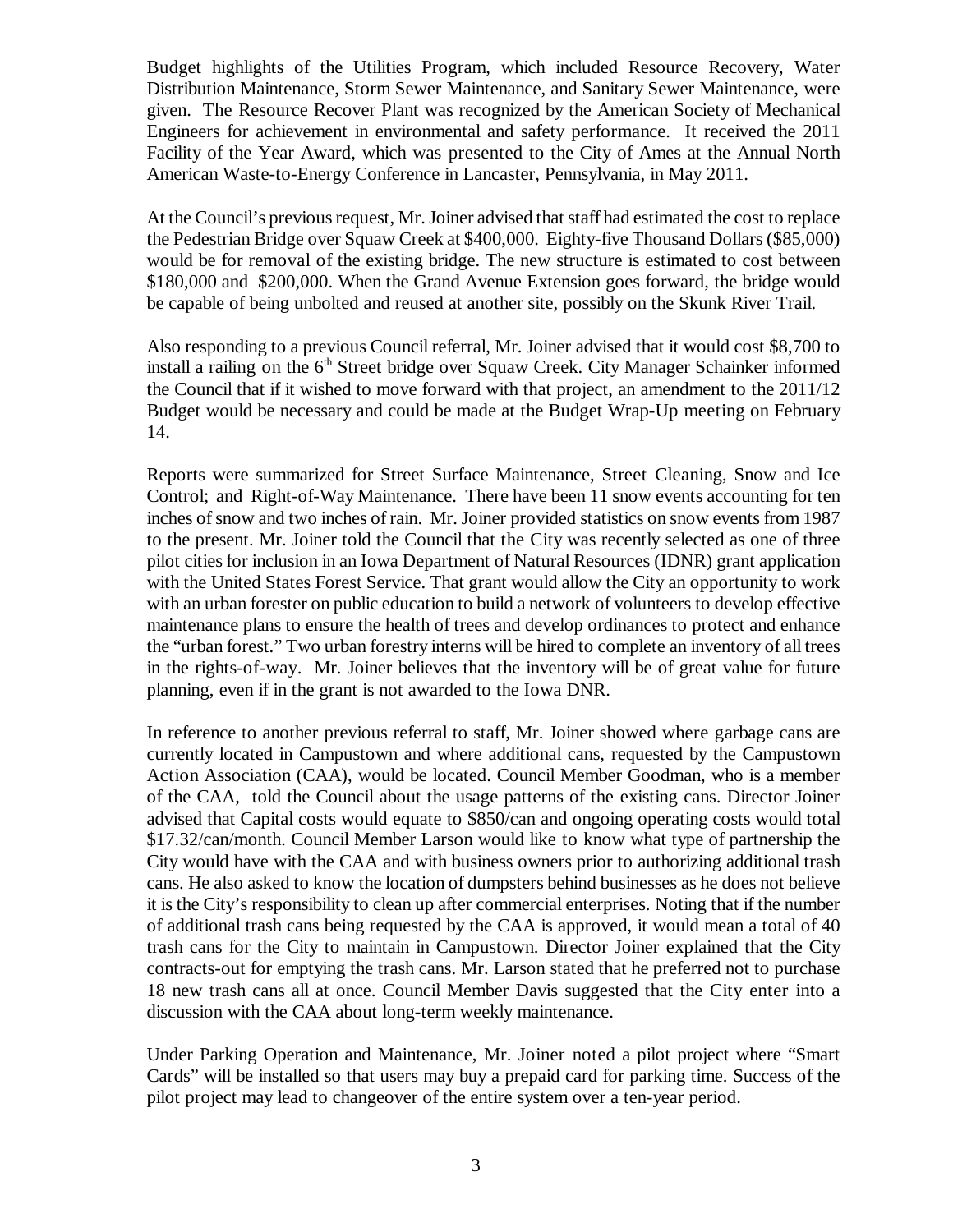Lastly, Mr. Joiner reviewed the budget details for the Airport and Cemetery. Pertaining to the Airport, he pointed out that the Fixed Base Operator contract with Hap's Air Service is due to expire on June 30, 2012, and a Request for Proposal will be initiated. Council Member Larson asked if the new fencing being required at the Airport to comply with additional Federal Aviation Administration (FAA) security measures would require approval of a new Master Plan. Mr. Joiner stated that the City is due for an Master Plan update in the near future; the requirements will be rolled into that project. Mr. Larson requested to be informed as soon as possible about the scope of the construction of the terminal building, which will be funded in part by the FAA. City Manager Schainker noted that the City delayed construction of a new terminal building for a year to allow more public input to be provided. It was pointed out that there is a possibility of losing federal funds if the project is delayed.

Relating to improvements to the fence in front of Walgreen's, which was formerly referred to staff, Director Joiner reported that the fence is the responsibility of the City. A staff report pertaining to options for replacement of that fence will be provided to the Council in the near future.

Pertaining to the Cemetery, staff will be working on the implementation of a Focus Group to provide input and recommendations on how the cemetery can be a better experience for visitors. The budget includes \$7,500 in FY 2011/12 to allow for implementation of the recommendations from the Focus Group.

Lastly, Mr. Joiner reviewed the budgets for Public Works Administration, Engineering, and Public Buildings. The Engineering Division will focus on the Storm Sewer System. Inspections of construction sites for compliance with permits for erosion and sediment controls will occur.

The meeting recessed at 6:54 p.m. and reconvened at 7:05 p.m.

**Finance.** Finance Director Duane Pitcher presented the budgets for Storm Disaster Activity and Economic Development. Pertaining to Storm Disaster Activity, five projects remain incomplete, under appeal to FEMA, or include a request for an alternative project. City personnel costs associated with Economic Development have shifted from the Hotel/Motel Fund to the General Fund. Council Member Goodman questioned the shift, stating that time spent on economic development initiatives by the City Manager and Finance Director should be charged to the Hotel/Motel Fund. Mr. Schainker pointed out that the City's share of the Economic Development Coordinator (Seana Perkins) equates to \$60,000; that was the reason for increasing the allocation to the Ames Economic Development Commission from \$90,000 to \$150,000. Calculations demonstrating that retaining City personnel costs as well as the other expenses in the Hotel/Motel Tax would quickly deplete the Fund, as expenses would exceed revenues. Council Member Larson noted that to keep the amenities in the community, economic growth is necessary. Economic Development funds are used to stimulate that economic growth.

Mr. Pitcher gave an update on various companies that had received economic development funding from the City. He advised that one of the companies that had received City funding, i.e., BioForce Nanosciences, filed for bankruptcy. Any claims that will be made by the City will go through the bankruptcy proceedings. The City stands to be out approximately \$32,000.

Highlights of the budgets for Finance Administration, Accounting and Reporting, Information Technology and WiFi Services, and Communication were given by Director Pitcher. He also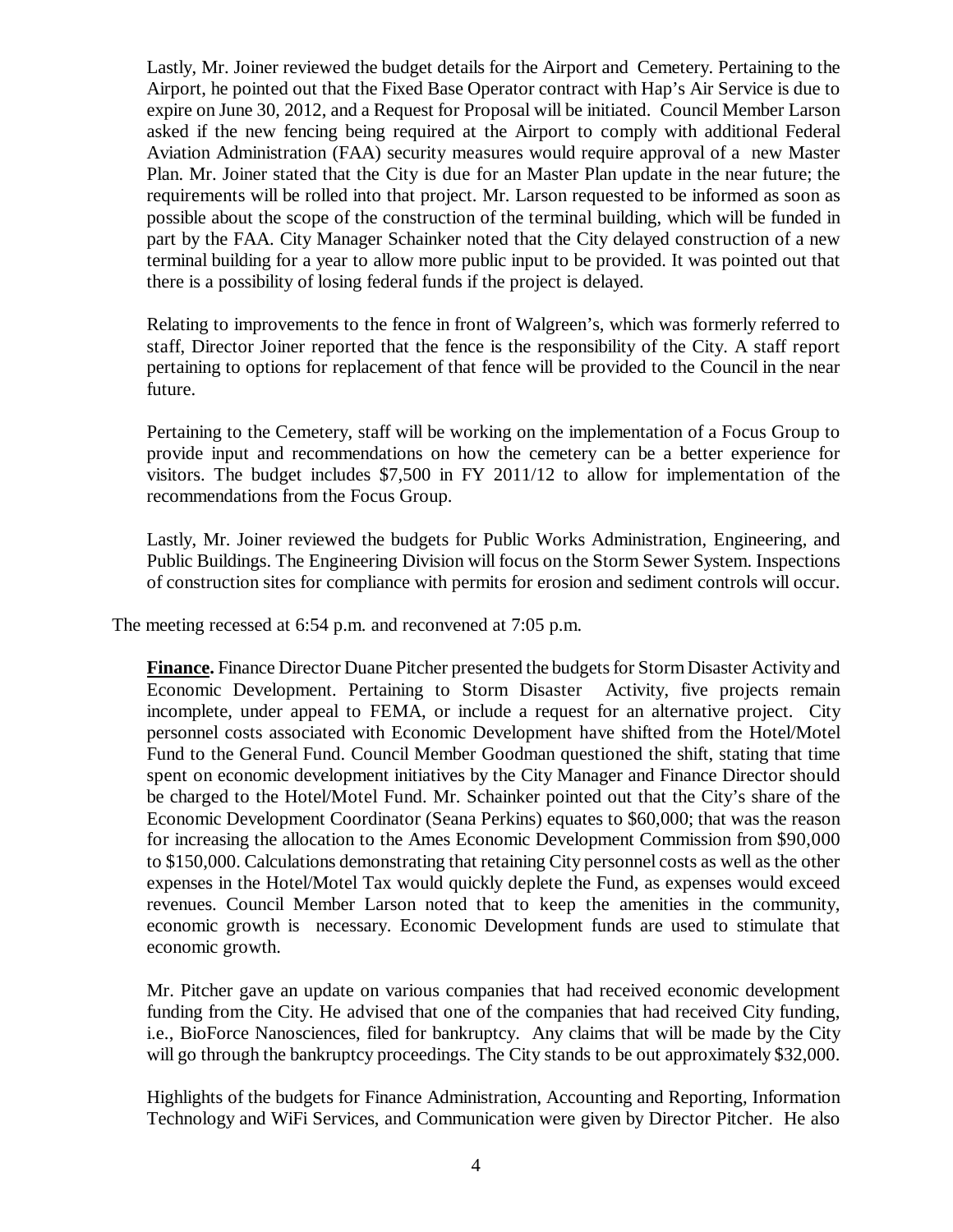reviewed budgets for Purchasing Services, Customer Service, and Parking Violation Collection. According to Mr. Pitcher, delinquency statistics are showing an upward trend in the number of customers who are having difficulty paying their utility bills. It was noted under Parking Violation Collection that expenses are indicating a need to increase the fines.

Lastly, Mr. Pitcher highlighted the City Council Contingency, which allows the Council to be able to respond to needs that were not foreseen at the time of budget preparation. City Manager Schainker noted that for FY 2012/13, the amount remains at \$50,000, however, the Adjusted budget annually is increased to \$100,000. Additionally, \$56,488 in carryover projects is shown in the 2011/12 amount. Mr. Pitcher explained past projects that had been covered through City Council Contingency. Council Member Davis asked at what point projects would be closed out, e.g., AMOS. City Manager Schainker indicated that amount (\$15,905) that was allocated for educational costs related to global warming and pollution reduction could be put back into the General Fund. He advised that if that is the desire of the Council, an amendment to the FY 2011/12 Budget could be made at Budget Wrap-Up.

Projects formerly funded by City Council Special Allocations were listed by Mr. Pitcher. The Council was reminded about the City's new grant process used to determine funding requests from outside groups. Discussion ensued about moving the funding for FACES from Hotel/Motel shown in the City Council's budget to the City Council Special Allocations program. Mr. Schainker indicated that an amendment could be made to do that at Budget Wrap-Up.

Finance Director Pitcher lastly explained the merit pool, which is used to reward employees for good performance. City Manager Schainker noted that City employees do not receive step increases, and other than those governed by Union contracts, City employees are not guaranteed any increases.

**ADJOURNMENT:** The meeting adjourned at 7:50 p.m.

\*\*\*\*\*\*\*\*\*\*\*\*\*\*\*\*\*\*\*\*\*\*\*\*\*\*\*\*\*\*\*\*\*\*\*\*\*\*\*\*\*\*\*\*\*\*\*\*\*\*\*\*\*\*\*\*\*\*\*\*\*\*\*\*\*\*\*\*\*\*\*\*\*\*\*\*\*\*

# **MINUTES OF THE SPECIAL MEETING OF THE AMES CITY COUNCIL**

### AMES, IOWA **FEBRUARY 8, 2012**

The Ames City Council met in special session at 5:15 p.m. on February 8, 2012, in the Council Chambers in City Hall, 515 Clark Avenue, pursuant to law with Mayor Campbell presiding and the following Council members present: Davis, Goodman, Larson, Orazem, Szopinski, and Wacha. *Ex officio* Member Finseth was also present.

**FY 2012/13 BUDGET PROPOSALS:** The Council heard and discussed highlights of the Community Enrichment, Public Safety, and Utilities Programs.

**Parks & Recreation.** Director Nancy Carroll advised that the Parks and Recreation Commission had approved the fees and charges for 2012/13 to support the Operating Budget. Staff worked hard to "hold the line" on expenses. Fees were increased where there was a direct program change. Many times the participants in that program had requested the change.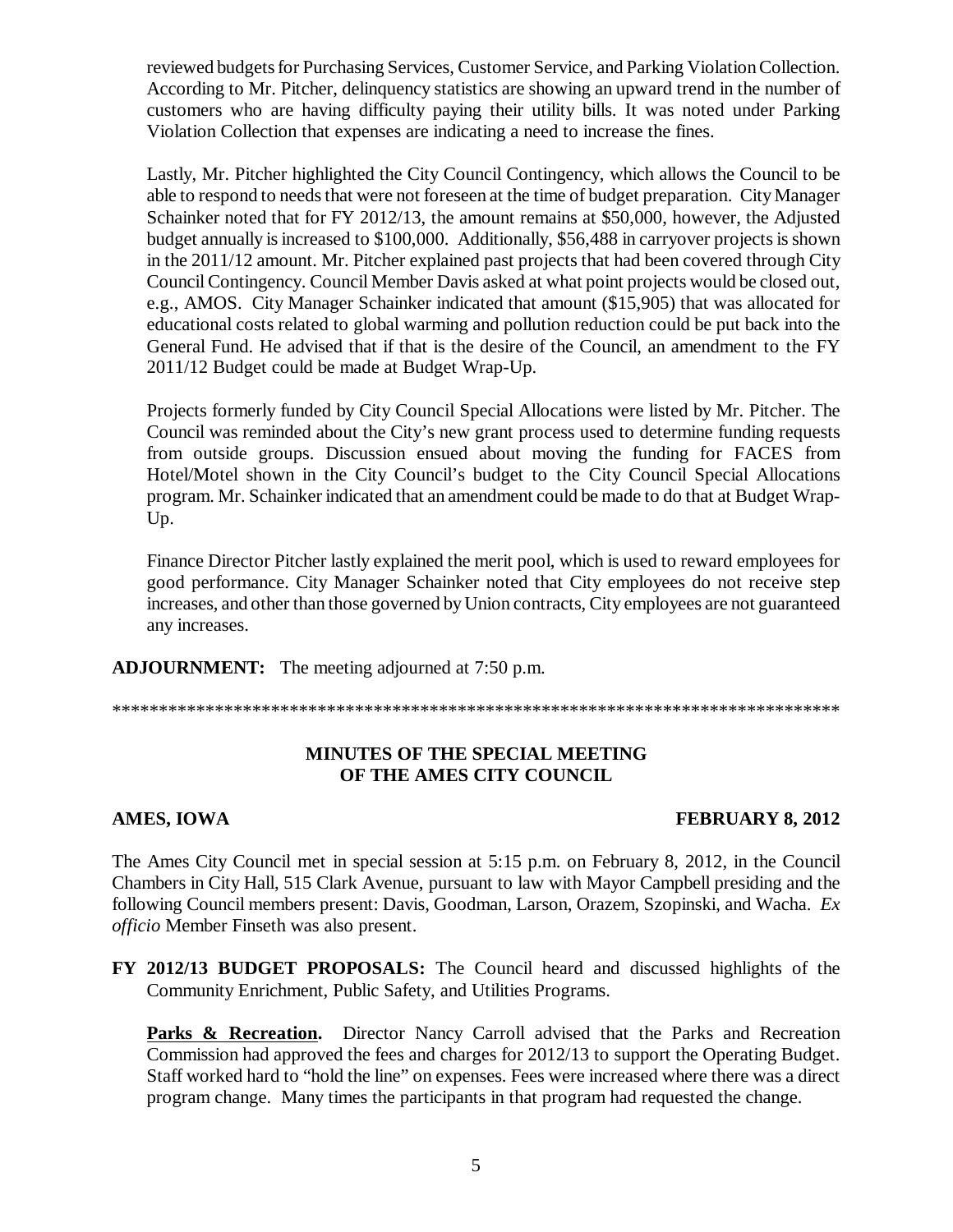Ms. Carroll advised that, although the Recreation budget includes almost \$2 million in expenses, \$1.2 million is generated through fees and charges. The tax subsidy for that program is approximately \$660,000. The Parks Division generates revenue only through shelter reservations; 94% of that program budget is subsidized. Homewood Golf Course and Ames/ISU Ice Arena are both enterprise funds; no operational tax subsidy is used. The exception is for the capital improvements at both of those facilities.

The importance of volunteers to the Parks and Recreation Department was emphasized by Ms. Carroll. They have over 2,000 annual volunteers. Permanent staff in the Department totals 19.5; however, there are also over 400 seasonal workers.

Summarizing activities that occurred in 2010/11, Ms. Carroll advised that there were12,000 program registrations in 141 programs; participants came from 8,700 Ames households. Online registrations account for 30% of all registrations.

Highlights of the Instruction and Athletic Programs were given. The City partners with the Ames Racquet and Fitness Club to provide Parks and Recreation tennis lessons. Three out of 40 instructional programs have seen a decline in participation: youth basketball, soccer, and flag football, basically due to club teams. Registrations for instructional programs equated to 2,670. There were over 4,200 participants in adult athletic programs. Ms. Carroll gave statistics showing the program growth for adult sport leagues.

Council Member Goodman asked if there would be any way that the City could not staff the Brookside wading pool. Ms. Carroll said that staff will determine if there are any state requirements for staff to be present when the wading pool was in operation. It was also noted that this will be the last summer for the Municipal Pool Wading Pool. It will close and be demolished in Fall 2012 due to age, mechanical issues, and lack of usage.

Ms. Carroll reported that attendance totaled 103,000 in Summer 2010 and 100,298 in Summer 2011 at the Furman Aquatic Center. It is anticipated to show a net gain in FY 2012/13 of \$75,000. The facility receives no direct operating subsidy.

Activities for the Community Center/Auditorium/Bandshell and the Wellness Program were described. There were 115,000 visits to the Community Center Gymnasium; 81,000 programs were offered. The Auditorium hosts an average of 56 events per year. Bandshell averages over 800 people at each Municipal Band concert. There were over 2,400 participants in 60 fitness classes/week Ms. Carroll reported that the Wellmark 3-Point-Play Program totaled \$16,560 as of February 1, 2012, and per Council direction, that money will be used to purchase fitness equipment. It was also pointed out that over 325 people/week participate in Zumba classes. Over 55 people participate weekly in the "Silver Sneakers" fitness classes for older adults. Humana reimburses the City for participate fees. Another private/public partnership, fitness and aqua classes will be offered to Green Hills residents. In exchange for City staff instructors, classes will be open to the public; it is anticipated to break even operationally.

Pertaining to Homewood Golf Course, fees will not increase for the 2012 season. It was noted that the cell tower revenue equates to \$26,800 and motorized carts bring in \$19,000. It is the City's goal to maintain a fund balance of 27% of operational expenses. There are approximately 19,000 rounds of golf played at Homewood last year. Two tee renovations occurred in 2011.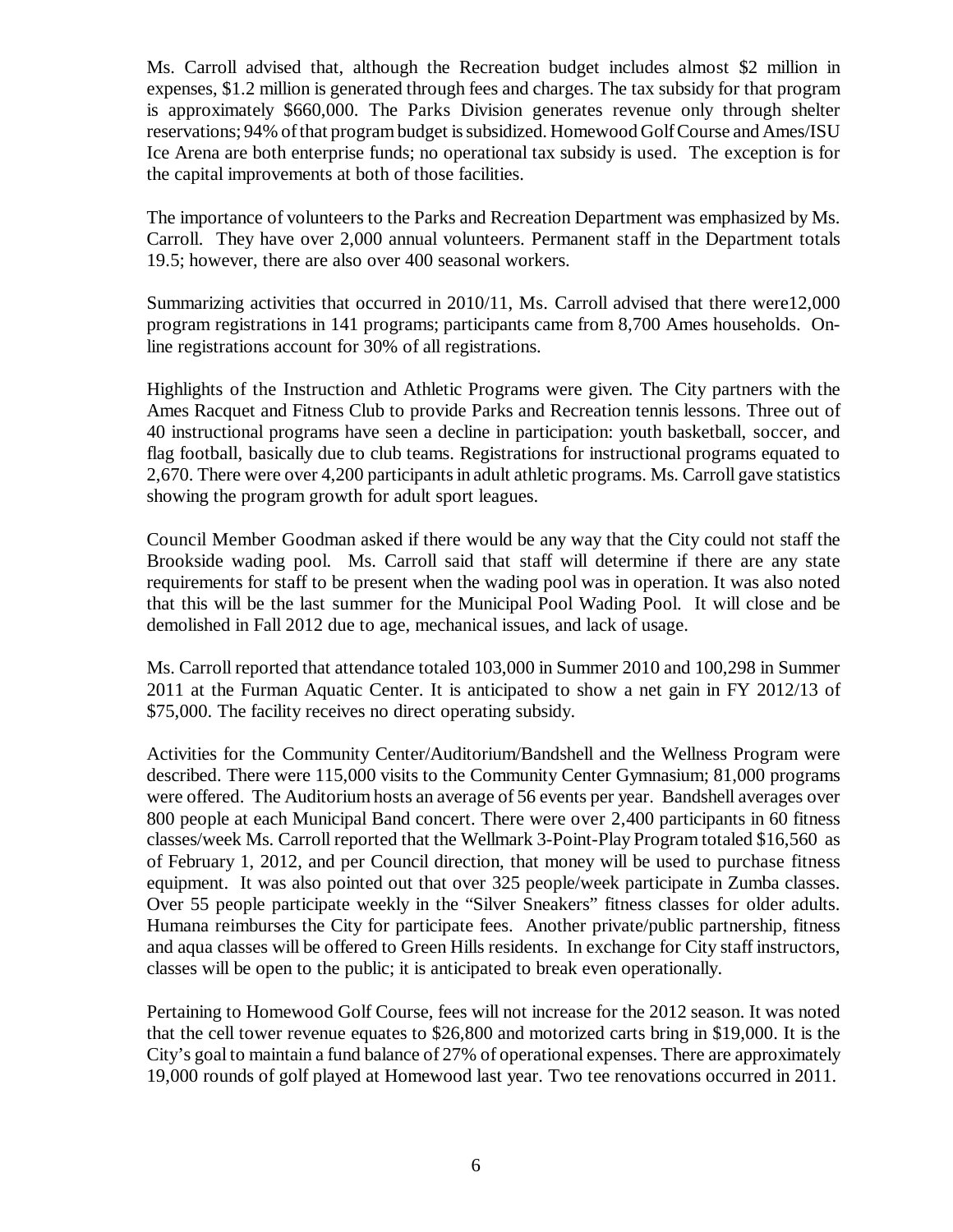Regarding the Ice Arena, Director Carroll reported the policy is to also maintain a fund balance of 15% of operational expenses. No rental fee increases are being recommended; however, the fund balance will be drawn down. Ms. Carroll reported on the long-term users' ice rental revenues per year.

The Park System budget was reviewed. There are 37 parks and woodland/open spaces totaling over 1,200 acres; however, only 337 acres are mowed. Fifty (50) to 60 trees are planted each year. Ms. Carroll acknowledged Holub Greenhouse and Garden Center's annual donation of \$8,000 in flowers for the "Adopt a Flower Garden" program.

Ms. Carroll recalled that the City's mosquito control program moved from Inspections Division to Parks Activities. Methods of control include fogging and the use of larvicide.

**Electric.** Donald Kom, Director of Electric Services, highlighted the operations budgets for each division (Administration, Production, Fuel Purchases, Distribution, Technical Services, and Engineering). The total expenditures for all divisions of the Electric Services Department equate to \$50,813,853, which is an increase of 3.0% from the FY 2011/12 Adopted. No rate increase is planned for FY 2012/13. Rate restructuring will occur, but not generate any additional revenue.

Director Kom reported that the Administration budget is up13.9% from the 2011/12 Adopted Budget. That is due to an increase in insurance premiums, even though no claims have been filed. There was also a sharp increase due to Mid-Continent Area Power Pool (MAPP) charges (\$80,000).

According to Mr. Kom, overall, Ames' rates are 3% lower than neighboring utilities. Residential rates are 17% lower and commercial rates are 1% lower. Industrial rates are 38% higher. Mr. Kom pointed out that what it costs Ames to serve the industrial customers is what they are paying. It was also noted that MidAmerican Energy is planning a rate increase. Council Member Larson advised that the industrial rates are a concern to the Ames Economic Development Commission. At some point in time, Mr. Larson said he would like a workshop to get an idea for what the impact would be if Ames lost a major industrial customer. Council Member said he would like to know if installing infrastructure that another electricity provider might have could eventually reduce rates. City Manager Schainker cautioned about lowing the rates for one class as it then puts additional burden on the other classes.

"Smart Energy" programs were specifically highlighted. The budget is currently\$1,000,000; \$556,857 has been paid out to date, which is 56% of the budget. The City is considering adding solar to the rebate program. The installation of 418 *Prime Time Power* switches has resulted in a reduction in demand of 3.3 MW. There were 1,066 participants in 2011/12 in the City's Smart Energy programs, saving 1,139,426 kWh.

Electric Production's total expenditures equate to \$10,442,787, which is an increase of 0.9% over the FY 2011/12 Adopted. A new peak demand was reached on July 19, 2011, at 128.6 MW. Director Kom noted that several projects were delayed and now rolled into the 2012/13 Budget; those equated to \$1.1 million.

The budget for Fuel and Purchased Power will increase 3.7% to \$32,702,186. It is the largest component of the Electric Services budget. The major items include coal, market energy purchases, wind, fuel oil, transmission service, and refuse-derived-fuel payments. At the inquiry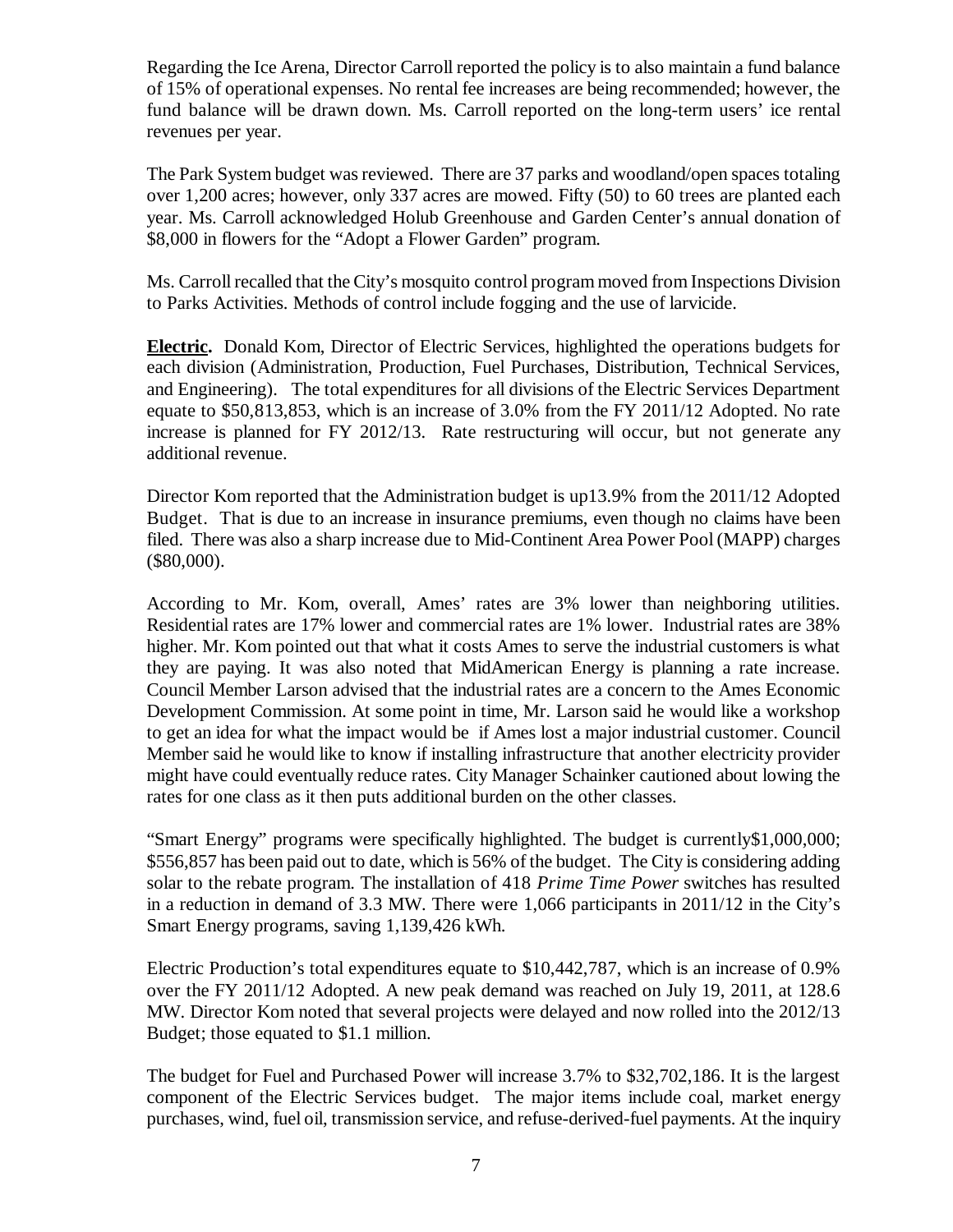of Mayor Campbell, Mr. Kom explained that the City purchases 30 MW of wind power; wind energy is currently the most expensive source. Coal quantity is down, but the price is higher.

Council Member Wacha recalled that the City Council had directed staff to work on coal storage alternatives, and asked for an update on any progress. Responding, Assistant Director Brian Trower stated that he had received a phone call from a representative of a possible coal storage facility. In summary, there is a lot of uncertainty throughout the United States regarding coal usage due to anticipated regulations that might be imposed by the EPA. Due to that uncertainty, there is hesitancy to build such a facility.

Electric Distribution Operations and Maintenance will see an increase of 0.6% from FY 2011/12. The main expense will be the tree trimming contract.

Electric Distribution Extension/Improvements will increase 6.5%. While fewer single-family homes were constructed compared to past years, work on apartments and commercial projects increased in 2011.

There will be an increase of 1.5% for Electric Technical Services over FY 2011/12. There will be an increase in transformers, tap changer repairs will be done at the Top-O-Hollow and Stange substations, there will be an upgrade in the Downtown Network, and there will be electric relocation at the North Grand Mall in anticipation of its expansion. The Mary Greeley Medical Center expansion project was also explained by Director Kom.

There will be a decrease of 12.8% for Electric Engineering. The FY 2011/12 Adopted included \$25,000 to contract transmission relay testing. The amount was removed since work is now done.

**Police Department.** Details were given, by Police Chief Chuck Cychosz, of the budget for the Public Safety Program, which included Administration and Records, Crime Prevention and Police Services, General Investigation, Emergency Communications, and Forfeiture/Grants. It was noted that Animal Control and Parking Enforcement also falls under the Police Department. The budget for overall operations is up 5.1%.

Under Administration and Records, the main project in 2012/13 will be the remodeling of the Emergency Operations Center. Chief Cychosz recalled that, in 2010, the Police Department had received a \$600,000 grant from the Department of Homeland Security for that improvement as well as renovations of other areas of the Police Department and the City Hall basement.

Other highlights included the Department's partnership with Story County and Iowa State University, which has resulted in entering into a contract for a new information management system (OSSI). According to Chief Cychosz, the Records Division has faced the additional challenge of implementing the Iowa court system's new Electronic Document Management System. The project was designed to move the courts to a nearly paperless system for court filings. It has resulted in an unfunded mandate for the City of Ames, costing the Department both time and resources with little benefit. It has not resulted in any less paper being produced.

Council Member Orazem left the meeting at 6:42 p.m.

Chief Cychosz gave highlights of the Crime-Free Housing program under Crime Prevention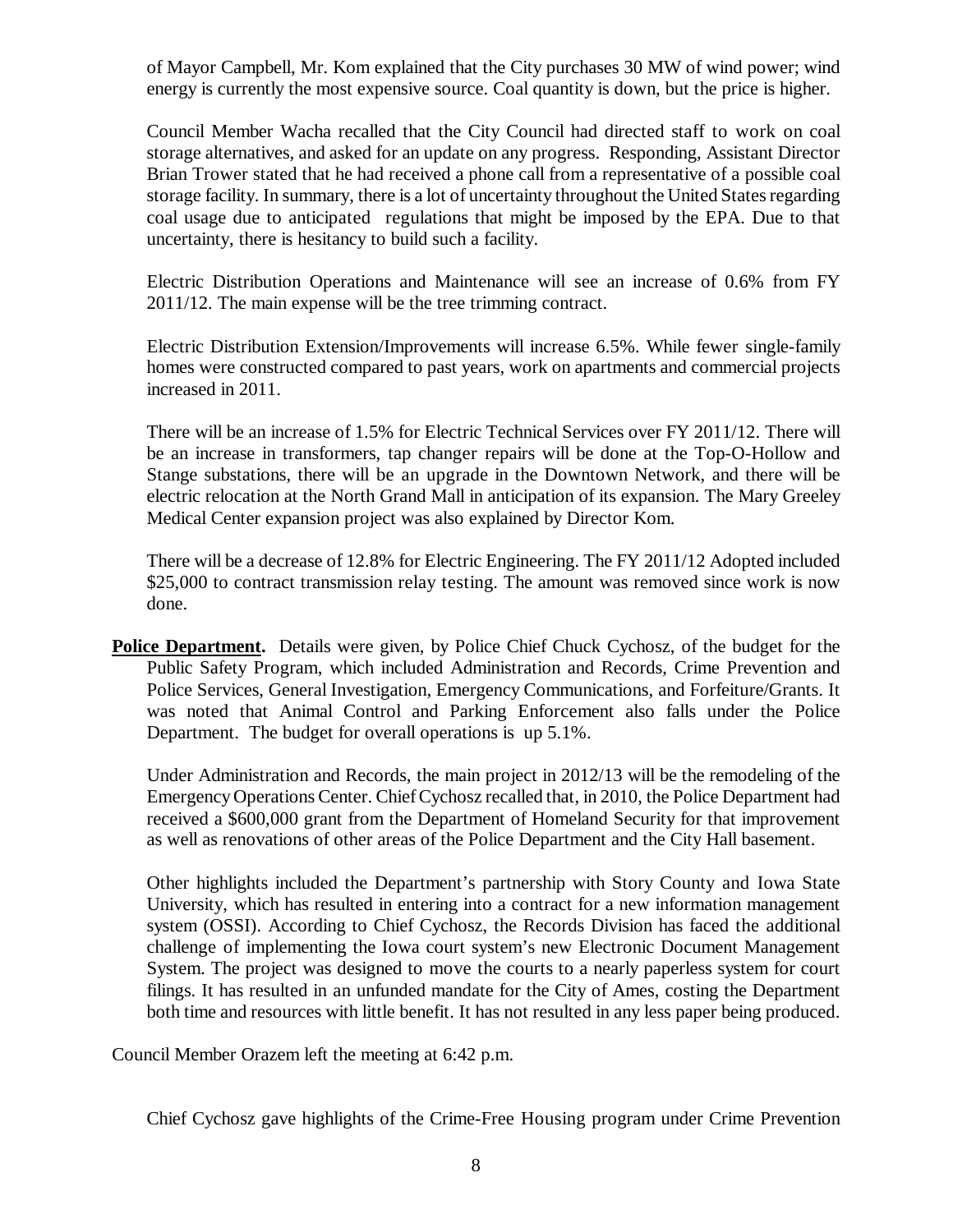and Police Services. Approximately 80 apartment owners/property managers have expressed an interest in the program. The simpler, less-expensive improvements are being done; however, the larger-expense items, such as improved lighting, seem to dissuade owners/property managers from fully participating. According to Chief Cychosz, the Police Department has started to see the benefits from lower call volumes in the areas where the owners have made the investment. A joint component, the Safe Neighborhoods Team, is now fully functioning with success. The Team has fostered stronger working relationships with residents, neighborhood organizations, and students. Chief Cychosz showed a chart evidencing the decrease in Noise Permits and Disorderly Conduct calls even in light of the increase in highdensity housing. Another highlight under Police Services was that automated external defibrillators had been deployed in three area cars. It is planned to have them in all ten patrol cars before June 30, 2012.

Special initiatives being conducted by the General Investigations Division were listed. According to Chief Cychosz, technology has had a profound effect on this Division; incidents increase annually. General Investigations also includes the School Resource Officer, Juvenile Investigations, and Fraud. The Chief noted that the School Resource Officer does not just have a presence in the schools, but also in the community.

Chief Cychosz reported that the Police Department has seen a 67% increase in mental healthrelated service calls in 2011. During the past year, 561 mental health related incidents resulted in Mental Health Task Force notifications. The FY 2012/13 Budget includes a part-time position as the most-cost-effective way of addressing that workload increase. The position will provide support services to officers by compiling information and data on mental-health-related calls for service and provide analysis of the data. Council Member Larson asked if the Department tracks the calls for mental health-related service. He specifically wanted to know if there are repeat calls for the same individual. Chief Cychosz said he would check to see if that information is available.

Under Emergency Communications, Chief Cychosz reported that the Communications Center began, on February 23, 2011, handling Emergency Medical Dispatching. The dispatchers field and average of 220 medical calls/month. The Emergency Communications Center continued its formal working relationship with Iowa State University and Story County, which has allowed for more effective emergency and citizen support responses.

Highlights of Forfeiture/Grants and Parking Law Enforcement were given. Under parking, expenses exceed the revenue received if the ticket is paid. Chief Cychosz noted that he had presented a report on this to the Council recently. Whether to raise the fines will be a decision of the City Council.

Chief Cychosz reported that the service levels continue to increase at the Animal Shelter. Chief Cychosz recalled that the Council had adopted an ordinance to deal with dangerous domestic animals. Staff continues to encounter dangerous dogs, which pose extra challenges. Hearings concerning dangerous animals are held annually. In terms of sheltering, Animal Control is currently at an 89% rate for animal reclamation and adoption. It was noted that staff has enhanced its public interaction through Facebook and Twitter. Chief Cychosz explained the energy savings program that has been undertaken to improve the Shelter environment for animals and staff.

The meeting recessed at 7:34 p.m. and reconvened at 7:43 p.m.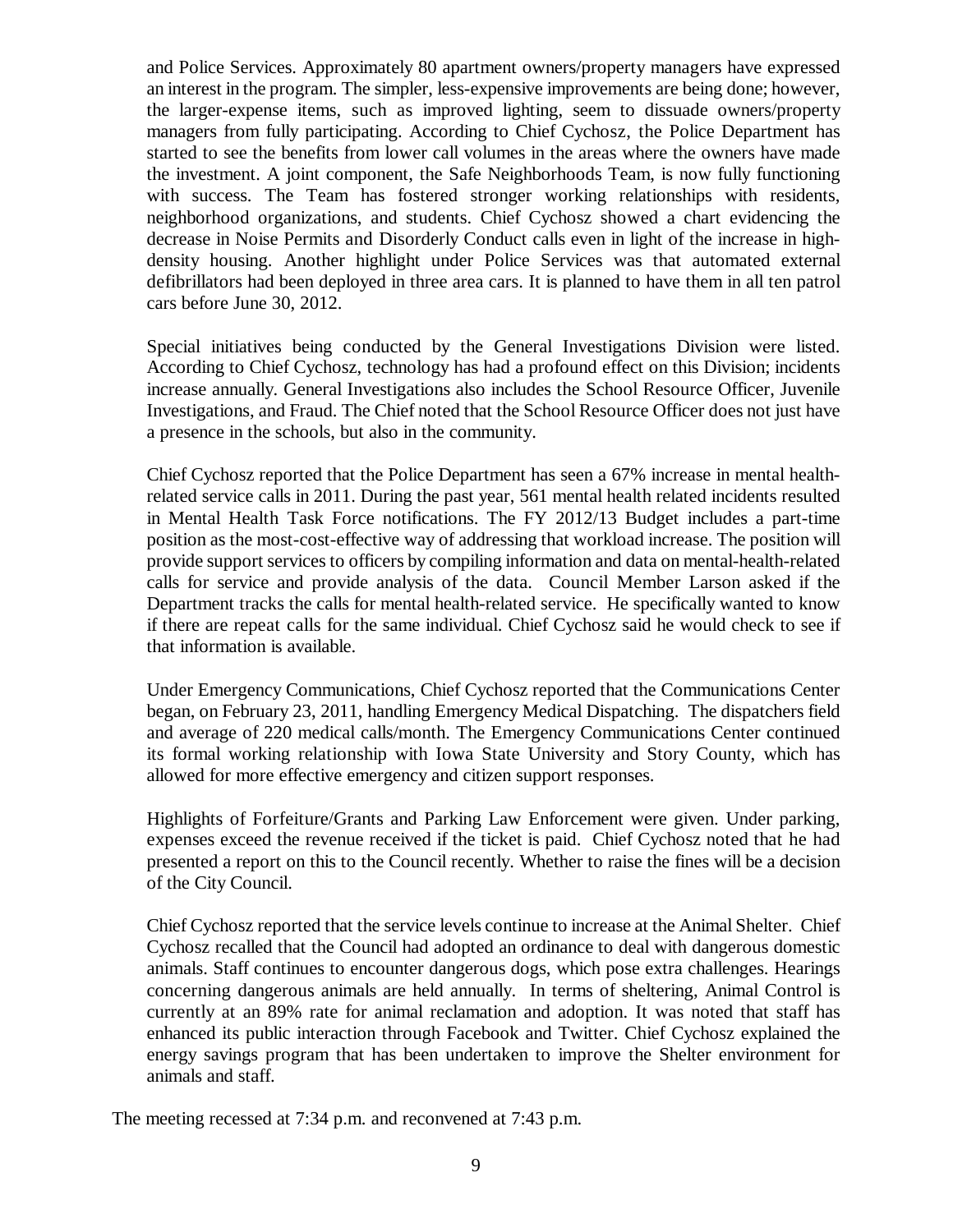**Fire Department.** The Fire Safety Activities portion of the Public Safety program was presented by Chief Clint Petersen. This included budgets for Administration and Support, Suppression and Emergency Action, Prevention and Safety Education, and Building Safety. Overall, the Department will see a 3.4% increase.

Chief Petersen emphasized the benefits of partnerships to the Fire Department. Specifically noted was the partnership with Iowa State University, both financially and in providing education for fire fighters.

Deputy Chief of Support Services Shawn Bayouth presented information on the Fire Prevention and Safety Education activity. He explained the three components of fire prevention and safety education: Engineering, Education, and Enforcement. For the first time in the last ten years, the number of false alarms dropped to below 20%. In addition, good progress on the fire sprinkling program has been made and is ongoing.

Deputy Chief Bayouth gave highlights for Fire Administration and Support. In 2011, fire fighters gave educational programs in 100% of Ames schools. Partnerships with state and federal agencies were noted, specifically highlighting the benefits of having the Iowa Fire Service Training Bureau located in Ames.

Deputy Chief Paul Sandoval stated that another partnership was formed by a formal agreement with Story County Haz Mat and the Des Moines Hazardous Materials Team to provide additional resources and technical skills that might be needed. He pointed out that Ames Fire has an excellent mutual working relationship with Ames Police and Iowa State University. Under Fire Suppression and Emergency Action, Chief Sandoval relayed that Fire Department personnel conducted training for water rescue prior to the opening of the Furman Aquatics Complex, trained with Power Plant personnel on confined space rescue, and on trench rescue with other City employees. Fire partnered with state and local law enforcement agencies on automobile extrication training. They also worked with Ames Labs and Environmental Health and Safety on hazardous materials training. Ames fire fighters assist the State Fire Marshal with arson investigator training.

At the inquiry of Council Member Goodman, Deputy Chief Sandoval advised that call volume increased by only four incidents – the lowest increase ever.

Building Official David Brown explained the three parts of the Inspections Division: building inspection, rental inspection, and neighborhood inspection. Mr. Brown commended his skilled staff for the positive responses that have been received on customer service surveys. The Inspections Division has been researching several vendors' systems for new software that will dramatically improve operating efficiencies and enhance customer service through online permit applications, inspection scheduling, approval issuance, and reporting. A transfer of \$175,000 from excess General Fund balance to the Computer Replacement Fund will assist with a future purchase of that software.

According to Mr. Brown, projects totaling between \$250,000 and \$260,000 are anticipated in the next two years. If that occurs, it will represent a large increase in permit fees.

It was noted that a challenge being worked on by staff is to expedite the occupancy of new buildings while tying up loose ends found during the inspection process.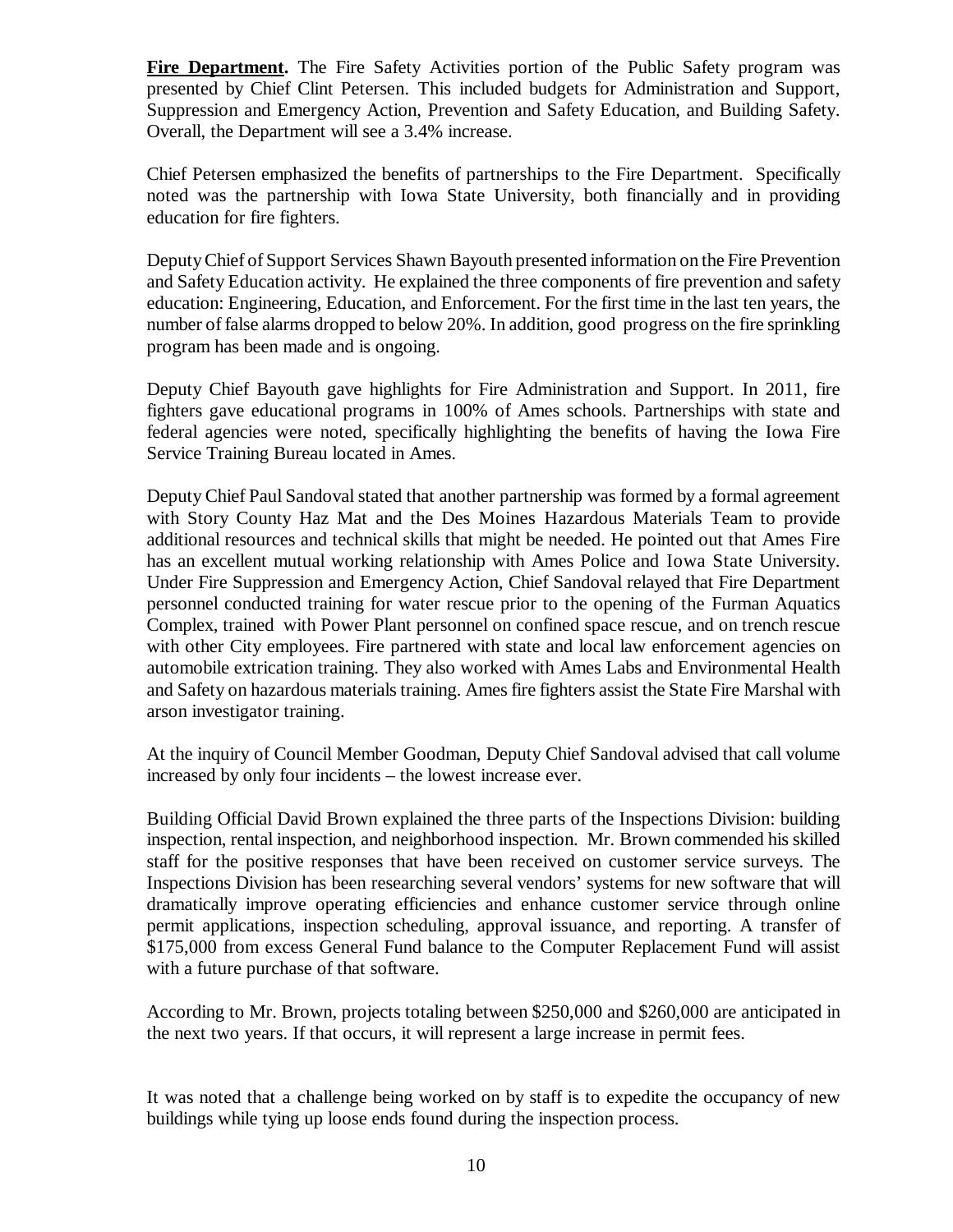Mr. Brown noted that there seems to be more acceptance of the Rental Code standards enacted in 2009; that appears to be due to increased public education.

Regarding Neighborhood Inspection, proactive public education has been beneficial. The Neighborhood Inspector spends a good deal of time explaining standards to residents and working with them on the improvements that need to be made.

Mr. Brown also advised that the Inspections Division is working on improving its web site.

At the inquiry of Mayor Campbell as to whether the City is receiving inquiries now that the Sanitarian duties have been shifted to the State, Chief Petersen stated that the state inspector living in Ames has been very responsive, and no problems have been reported.

**ADJOURNMENT:** Moved by to adjourn the meeting at 8:32 p.m.

### \*\*\*\*\*\*\*\*\*\*\*\*\*\*\*\*\*\*\*\*\*\*\*\*\*\*\*\*\*\*\*\*\*\*\*\*\*\*\*\*\*\*\*\*\*\*\*\*\*\*\*\*\*\*\*\*\*\*\*\*\*\*\*\*\*\*\*\*\*\*\*\*\*\*\*\*\*\*

# **MINUTES OF THE SPECIAL MEETING OF THE AMES CITY COUNCIL**

# **AMES, IOWA FEBRUARY 9, 2012**

The Ames City Council met in special session at 5:16 p.m. on February 9, 2012, in the Council Chambers in City Hall, 515 Clark Avenue, pursuant to law with Mayor Campbell presiding and the following Council members present: Davis, Goodman, Larson, Szopinski, and Wacha. Council Member Orazem arrived at 5:18 p.m. *Ex officio* Member Finseth was also present.

**FY 2011/12 BUDGET PROPOSALS:** The City Council heard reports on the Transportation Program and General Government and Internal Services.

**Transit System.** Transit Director Sheri Kyras gave a six-year history of CyRide ridership. Ridership increased 1.5 million over those six years (34%), and it appears that that level of growth will continue. It is predicted that 6 million rides will occur in 2012/13. The increased ridership has necessitated the hiring of 20 more drivers, increased hours of service, and the budget rose from \$6.3 million to \$8.2 million in order to provide the same level of service to the community.

Service reductions necessary due to budget constraints were explained by Ms. Kyras. Significant expense increases were listed as fuel, wages and benefits, and property insurance. Cost-control measures were described by Ms. Kyras: They have entered into fuel contracts, hybrid buses are being purchased that increase the miles-per-gallon, they are paying lower maintenance costs due to a newer fleet, uniforms for the drivers and mechanics, the purchase of a support vehicle has been delayed, fare increases, and service reductions.

Ms. Kyras noted where the revenue will come from in 2012/13. There will be no change in federal dollars received; there will be a 15% increase in state dollars, local dollars from the three funders will increase a total of 7%, and it is anticipated that there will be \$200,000 more farebox revenue. Director Kyras explained that the 2013/14 Budget could be impacted by a reduction in federal dollars of \$141,000 and fuel prices if they remain volatile.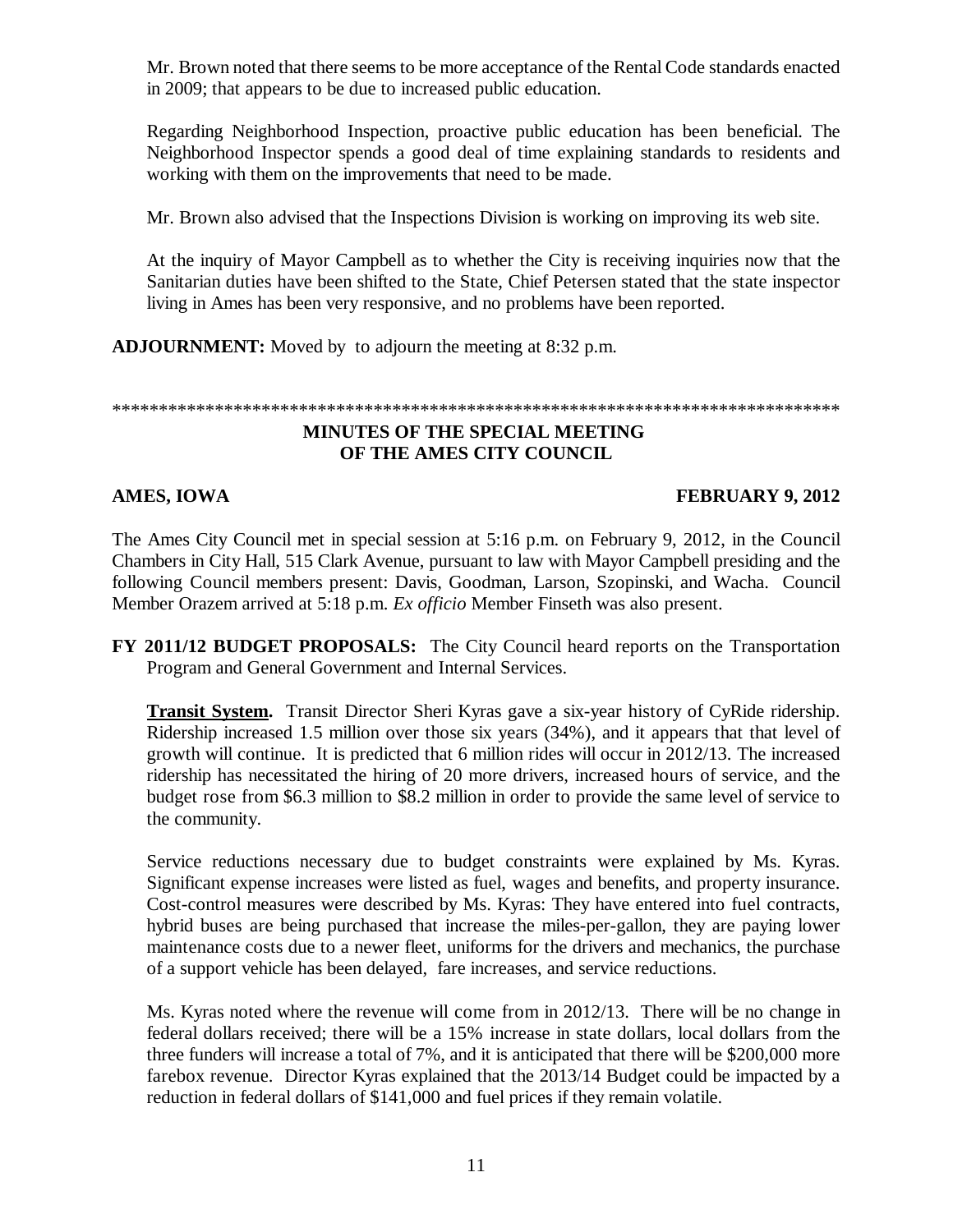Director Kyras noted that the total operating budget is approximately \$8.3 million. The Transit Board wants to see at least a 10% closing balance. The budget presented should allow for that balance. As the Council representative on the Transit Board, Mr. Wacha advised that much effort by Board members and CyRide staff had been put into building a budget that would provide a 10% ending balance.

Major projects to increase efficiency were explained by Ms. Kyras: new scheduling software and new buses. According to Ms. Kyras, the Intermodal Facility is 70% complete, which will allow for increased customer service. Additional customer-service enhancements include vehicle-tracking software and bus shelter implementation.

Council Member Szopinski brought up that the Council had received a request from AMOS for CyRide to provide free ridership for children, particularly those in need. Director Kyras reported that discussions about that service had occurred at Transit Board meetings. It had been determined that to provide free ridership to K through 12-grade students would result in \$30,000/year in lost revenue. That figure is assuming that no new buses would be required and no additional staff would be hired. Ms. Kyras said that she had also heard that there was an initiative being looked at that a grant from United Way would be used to purchase CyRide tickets. The tickets would be provided to students whom have been identified by the School System as needing assistance.

At the inquiry of Mayor Campbell, Ms. Kyras reported that an RFP for Dial-a-Ride services was distributed on January 31, 2012. That will give staff several months to evaluate and discuss options prior to the current contract expiring on June 30, 2012.

The subject of efficiency of vehicles was raised by Council Members Larson and Goodman in light of the buses getting an average of 4.7 miles-per-gallon. Council Member Goodman suggested that smaller buses be used at night when ridership decreases.

**Fleet.** Director Paul Hinderaker presented the proposed budget for Fleet Maintenance Services and Fleet Acquisition and Disposal. Fleet Support Manager Rich Iverson was also present.

Under Maintenance Services, service levels have not changed. More maintenance is done inhouse; that reduced costs by over \$25,000. The overhead charged to operating departments will be increased by \$130,000 to offset the loss of interest income. A portion of the Fleet salaries (\$15,000) will shift to Facilities. Discussion ensued on the projected cost of fuel. It was thought that the \$2.50/gallon was low. Mr. Hinderaker noted that the budget can be amended if the estimate is incorrect. City Manager also pointed out that fuel is charged back to the user departments.

Under Fleet Acquisition and Disposals, Director Hinderaker explained a Department objective to purchase 15% of the vehicles that contribute to the City's "green" goal.

**Facilities.** Director Hinderaker reported on the City Hall and the Maintenance Facility located on Edison Street. He noted that the facilities are aging and needing more attention. The list of needed improvements has been prioritized and replacement schedules created.

**Human Resources.** The budget for Human Resources was detailed by Human Resources Director Julie Huisman. In 2010/11, 54 recruitments were launched. A total of 3,244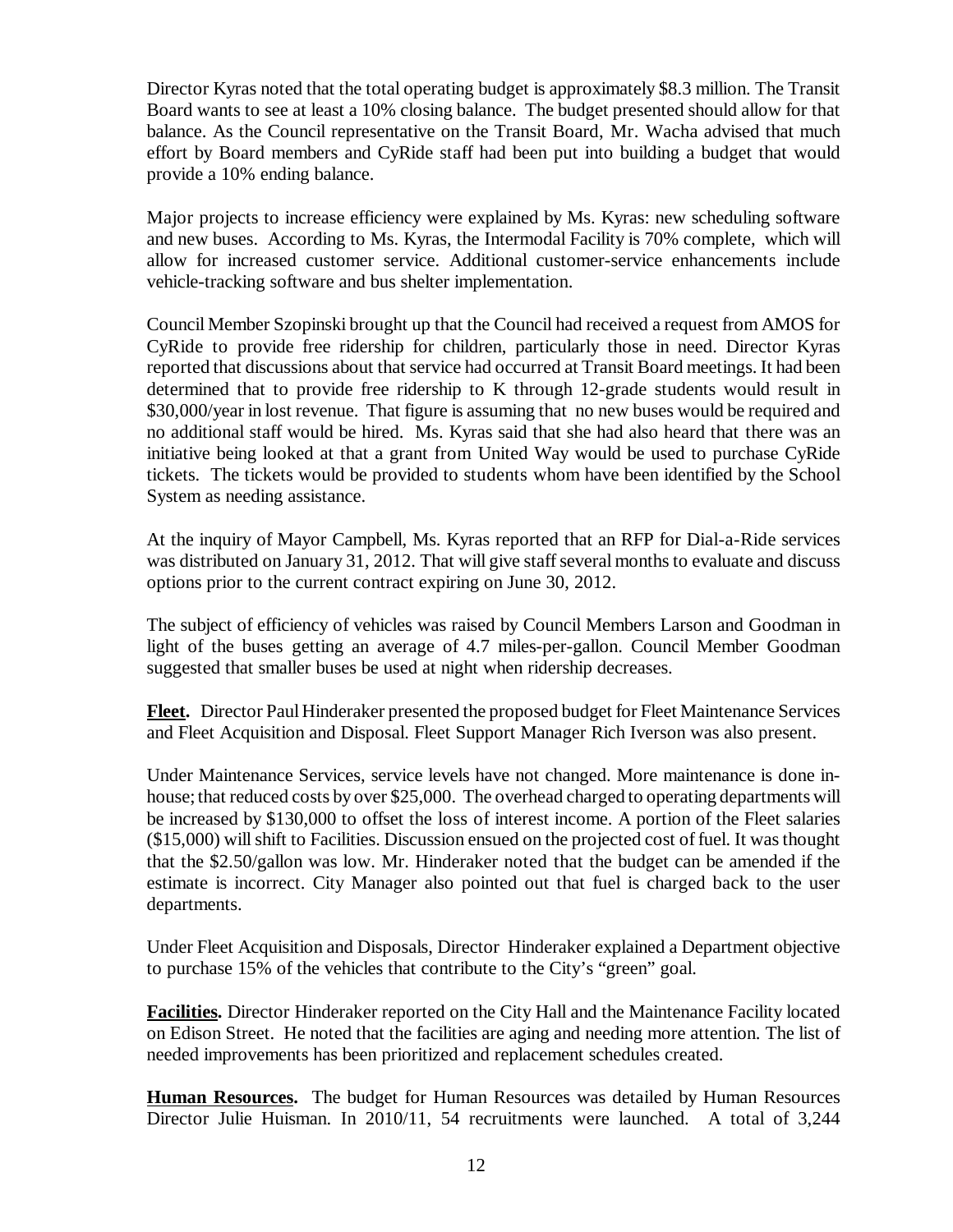applications were received, which was an increase of 37% from 2009/10. NEO-GOV, the online applicant tracking system, significantly reduced the amount of paper and postage used by the Department. Ms. Huisman listed the key recruitments performed during 2010/11.

The Employee Development Center (EDC) attendance was down 11% from 2010/11. Under leadership development, 105 "Power Hours" had been offered on a variety of topics.

Under Compensation and Benefits, the City of Ames was awarded a GOLD Well-Workplace Award in October 2011. Ames is the only city in Iowa to receive that Award.

Ms. Huisman advised that negotiations are currently being held with four bargaining units.

.

Council Member Orazem noted that the number of protected-class applicants doubled; however, those hired did not match that. He asked for information on the actual hires to be forwarded via email to the Mayor and City Council.

**Risk Management.** Risk Manager David Eaton highlighted the workers' compensation, safety, and insurance categories. It was noted that claims for workers' compensation and property insurance claims are the main budget-drivers. Current data indicates the potential to achieve a reduction in the number of claims by year end. Initiatives that allow the City to get out ahead of the claims were explained by Mr. Eaton.

The 2012/13 budget includes a 5% increase in the cost of Casualty Insurance. Mr. Eaton reported that an RFQ process is currently underway to qualify and select a property insurance broker. He also described the formal appraisal process underway to ensure that City facilities are adequately insured.

**Health Benefits.** Human Resources Officer Doug Garnett reviewed the service objective of Health Insurance Management: to keep average healthcare cost increases below national and regional averages. The health insurance rate increase calculated based on total City contributions is 5% for 2012/13. Mr. Garnett explained the Plan design changes to the pharmacy co-pay amounts.

He outlined the three programs that have strengthened the City's ability to moderate and absorb expected fluctuations: (1) Outcomes Medication Therapy Management Services, (2) Disease Management Services provided by Wellmark/Healthways, and (3) Health Promotion.

**City Clerk.** Diane Voss presented the City Clerk's Division budget. The Council's use of iPads allowed for a large reduction in the Printing line item. The cost of iPads will be offset in savings in staff time and materials in less than one year. Major expenses for the City Clerk's Division are the publication of legal notices, minutes, and ordinances, which is projected to equate to more than \$35,000/year; and the 2013 City Election.

**Public Relations.** Susan Gwiasda, Public Relations Officer, listed ways that the City communicates internally and externally. There were 169 media releases during 2011.

The new website was launched in February. Pertaining to social media, the City participates in Twitter and Facebook.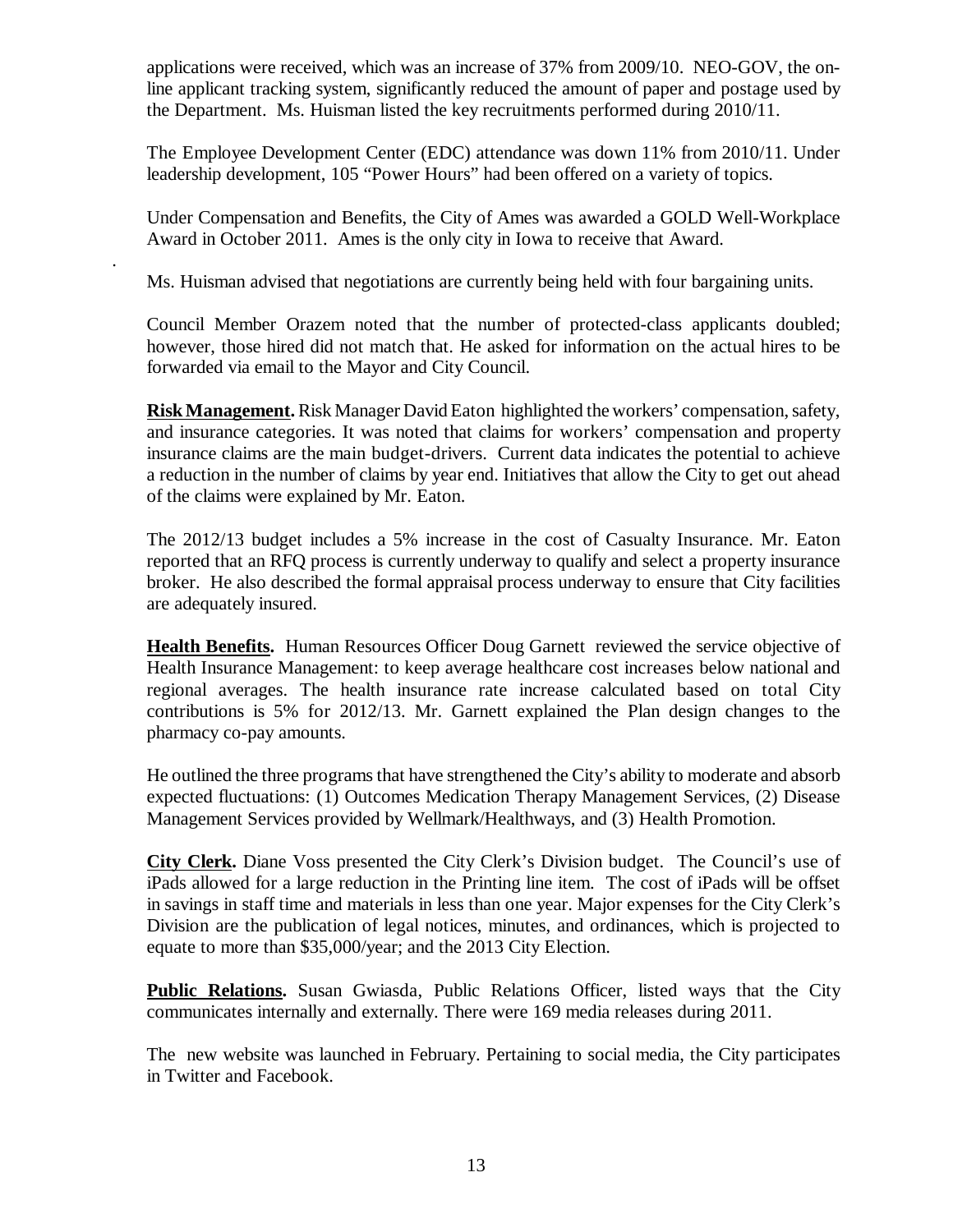Ms. Gwiasda described the ongoing "Blue Zones" project that began in October 2011. She also detailed the Eco-Smart programs pertaining to "Smart Energy." City staff also participated in several conservation events at ISU, Ames Schools, and the Farmers' Market.

Discussion ensued about the risks associated with the City participating in social media and possible ways to protect the City against those risks.

Ms. Gwiasda also explained the many events that will be coordinated by the Public Relations Office, specifically, the Boards and Commissions Luncheon on March 21, ECO Fair on March 24, Yard Waste Free Day in April, opening day at Furman Aquatic Center on May 27. It was emphasized by Ms. Gwiasda that there will not be a spring Free Day at RRP.

**Cable TV.** Ms. Gwiasda pointed out that Derek Crisler, Cable Coordinator, was present. During Mr. Crisler's tenure with the City, there has been an increase in programming and continued improvement in quality of programming. Embedded videos have been added to the City's website. Three replacement cameras for the Council Chambers have been purchased and another one will be added in the near future.

According to Ms. Gwiasda, the Public Access Channel will move back to Channel 16. Under Mr. Crisler's leadership, there has been an increase in programs and continued improvement in quality there as well.

Council Member Goodman gave his appreciation for the multiple improvements that Mr. Crisler has made to Channel 12.

Ms. Gwiasda gave tribute to the interns who assist the Public Relations Officer and Cable TV.

The meeting recessed at 7:30 p.m. and reconvened at 7:40 p.m.

**Legal Services.** According to City Attorney Doug Marek, Legal staff litigated over 600 enforcement and collection cases to final judgment. They represented the City in more than 77 Administrative actions. Property assessment appeals increased 126%. The City Attorney and two Assistant Attorneys drafted or reviewed over 19,089 documents, which was a 60% increase. Electronic filing for all court cases was fully implemented. Mr. Marek listed the major initiatives and public improvement projects on which legal support has been provided.

Funding sources contributing to the Legal Services' budget were identified: Resource Recovery, Parking, Electric, Sewer, Water, Fees and Fines, Mary Greeley, other departments, and General Fund. Expenditures were reviewed. Personal Services are up 1.1%, Contractual is up 2.9%, and Commodities are down 2.0%.

Mr. Marek informed the Council that as the workload increases, some services are going to have to be cut. He explained the ways that they have tried to manage increased requests for legal services.

**Planning & Housing.** Highlights on the budgets for Long-Range and Current Planning were presented by Planning and Housing Director Steve Osguthorpe. Activities under Long-Range Planning were listed as land use planning, zoning, special studies, and annexations. Mr. Osguthorpe identified significant Land Use Policy Plan amendments that had been approved over the past year. He also described the projects in process and those anticipated. Director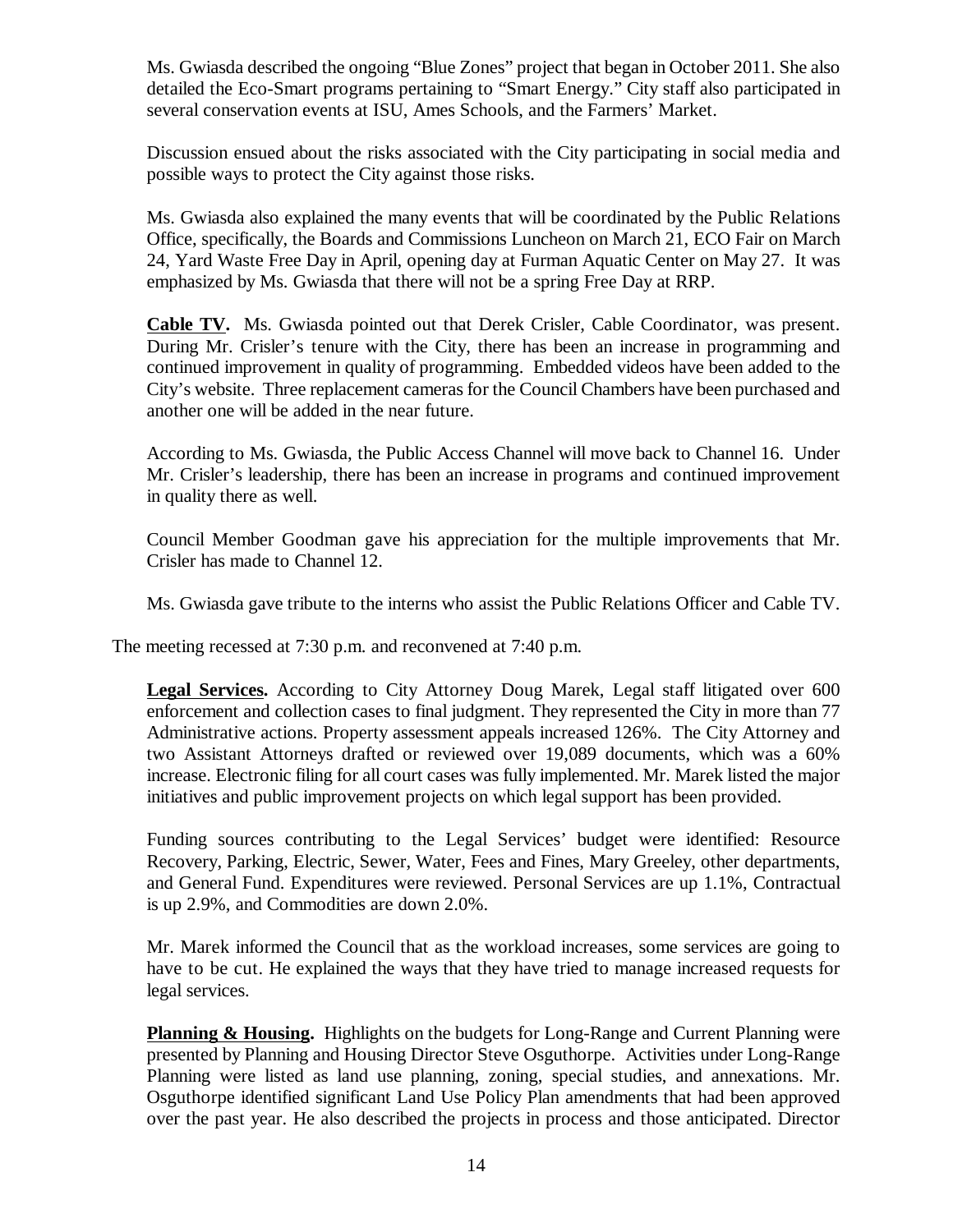Osguthorpe distributed a list of text and map amendments that had been made during the past year that helped make development happen. Under Current Planning, the types of development applications processed were listed.

Director Osguthorpe said the economy had caused a slight decrease in some application types, but the majority of applications had been stable or even increased.

Mr. Osguthorpe told the Council that Ames had been selected to host the 2012 APA Planning Conference from October 31 to November 2, 2012.

**Leased Housing.** Vanessa Baker-Latimer, Housing Coordinator, reminded the Council that the City had relinquished the administration of the Section 8 Housing Choice Voucher Program to the Department of Housing and Urban Development. The Program is now being administered by the Central Iowa Regional Housing Authority (CIRHA), and the City's budget no longer reflects the administration of that Program.

**City-Wide Affordable Housing.** Ms. Baker-Latimer advised that the County-Wide Partnership has been dissolved; it was in effect since 1990.

Ms. Baker-Latimer is currently administering the Hazard Mitigation Flood-Buy-Out/Demolition Process and the Iowans Helping Iowans program. In FY 2011/12 and FY 2012/13,the budget reflects .32 FTEs to cover the administration of non-CDBG-related programs and/or activities. In FY 2011/12 and 2012/13, staff will continue to host community forums and events to educate and engage the public on various housing topics, such as Hunger and Homelessness Awareness, Fair Housing, and Housing Fairs.

**Community Development Block Grant (CDBG).** Ms. Baker-Latimer said that the number of programs under the CDBG will be reduced. The programs to be implemented will be as follows: (1) Neighborhood Sustainability Program, which includes home improvement, home buyer assistance, dangerous buildings, and single-family conversion pilot program; (2) Public Facilities Improvement Programs, which include neighborhood infrastructure improvements. The projects to be completed under the CDBG-Recovery Funds Project were also explained.

**City Council.** Assistant City Manager Sheila Lundt presented the budget for the City Council. She listed the events that are proposed to be funded by the Council in 2012/13. Ms. Lundt advised that the GSB end-of-the-year event will only occur if the GSB requests it. It was also noted that there has been a decline in participation in the Ames Citizens Academy/"Civics 101." She advised that, for that reason, Council might want to suspend that program for one year. Ms. Lundt advised, however, that there is money set aside in the budget should the Council want to continue it. Financial support for the Main Street Cultural District activities is not included in the 2012/13 Budget.

Iowa State University partnerships that the City Manager's staff has been involved in were outlined by Ms. Lundt.

**Executive Management.** Ms. Lundt gave several highlights of the City Manager's Office budget. The many boards and commissions headed by members of that Office were listed. A major initiative is to work with staff on Excellence Through People. That program is currently concentrating on the Total City Perspective and how staff can all work together to provide excellent service at the best price.